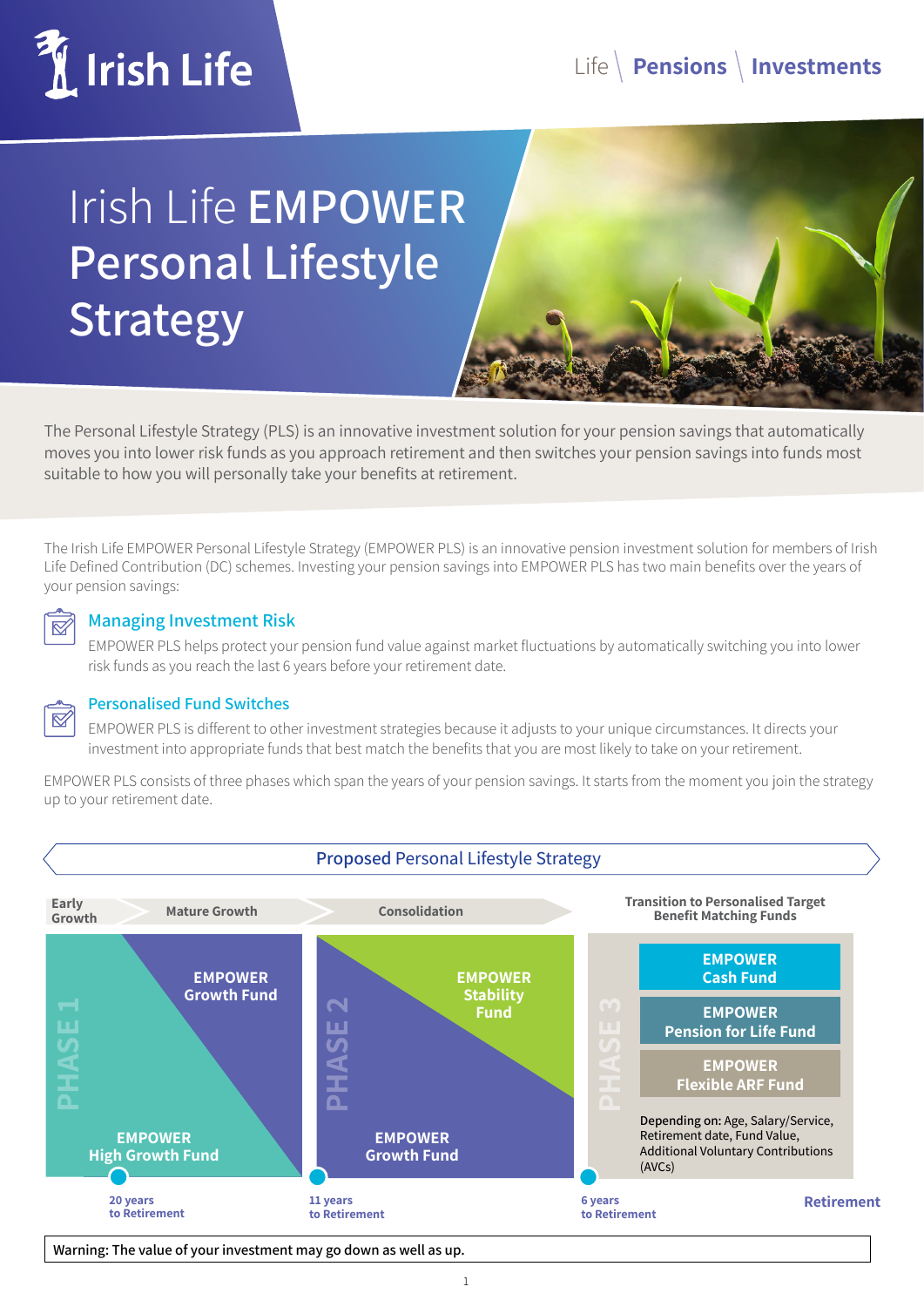## **PHASE 1 PHASE 2 PHASE 3**

#### **Growth Phase**

**Phase 1** puts you in funds designed to achieve investment growth while at the same time balancing investment risk.

Initially you will be completely invested in the EMPOWER High Growth Fund. Then between 20 and 11 years from retirement your retirement saving will transition into the EMPOWER Growth Fund.



## **Consolidation Phase**

**Phase 2** with 11 years to retirement we start to gradually move your pension savings into the EMPOWER Stability Fund.

This helps to protect your pension fund against volatile markets.

#### **Switches into Target Benefit Funds**

**Phase 3** moves your pension savings into funds that will be suitable for how you are most likely to use them upon reaching retirement.

You might for example take a Cash Lump Sum, purchase a pension for life (annuity) or keep part of your fund for a post retirement investment in an Approved Retirement Fund (ARF).

Depending on your individual circumstances we will switch your retirement savings into investment funds that best match the benefits likely to be taken by you.

If you invest in EMPOWER PLS then all of your pension contributions must be invested in this strategy, you cannot select other funds and have the EMPOWER PLS features outlined here.

#### **Which investment funds are used in EMPOWER PLS?**



Irish Life are committed to ensuring EMPOWER PLS remains the optimum strategy for you. We therefore reserve the right to alter the mix of the assets and funds being used to underpin the strategy as required to ensure the strategy objectives are being met. We will communicate any such changes to the scheme Trustees and Advisors where appropriate. Details of these funds and their standard fund management charges are available on www.irishlifecorporatebusiness.ie

**Warning: The value of your investment may go down as well as up.**

**Warning: These funds may be affected by changes in currency exchange rates.**

**Warning: If you invest in this product you will not have any access to your money until you retire.**

#### **Warning: If you invest in this product you may lose some or all of the money you invest.**

Securities Lending: The assets in these funds (except the EMPOWER Cash Fund) may be used for the purposes of securities lending in order to earn an additional return for the fund. While securities lending increases the level of risk within the fund it also provides an opportunity to increase the investment return.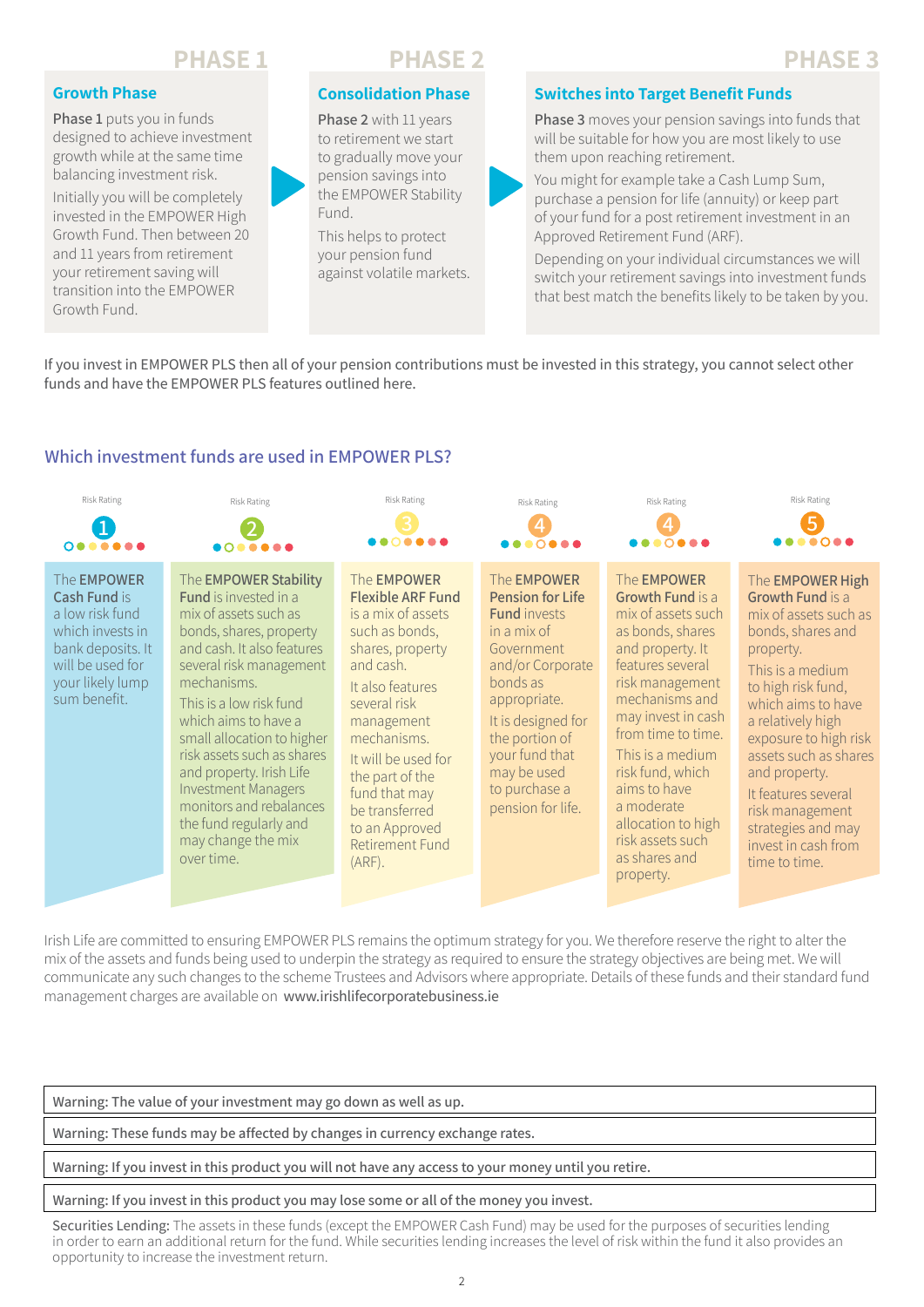## **What benefits will I be saving for?**

Based on current Revenue pension rules your pension fund will be used to purchase one or more of the retirement benefits listed below. The level of benefits that you will be able to purchase will depend on a number of factors; the amount you are contributing, the age you started contributing, if you are paying Additional Voluntary Contributions (AVCs), investment performance and when you plan to retire.

| Priority               | $\mathbf{1}$                                                                                                                                                                                                                                                                                                                                                                                                                                                                                                                                                                             | $\overline{2}$                                                                                                                                                                                                                                                                                                                                                                                                                                                                                                                                                                                                                                                                                                                                                                                                                                                                                                                                                                                                                                                                                                                                                                                                                                                                                                                                                                                                                                |
|------------------------|------------------------------------------------------------------------------------------------------------------------------------------------------------------------------------------------------------------------------------------------------------------------------------------------------------------------------------------------------------------------------------------------------------------------------------------------------------------------------------------------------------------------------------------------------------------------------------------|-----------------------------------------------------------------------------------------------------------------------------------------------------------------------------------------------------------------------------------------------------------------------------------------------------------------------------------------------------------------------------------------------------------------------------------------------------------------------------------------------------------------------------------------------------------------------------------------------------------------------------------------------------------------------------------------------------------------------------------------------------------------------------------------------------------------------------------------------------------------------------------------------------------------------------------------------------------------------------------------------------------------------------------------------------------------------------------------------------------------------------------------------------------------------------------------------------------------------------------------------------------------------------------------------------------------------------------------------------------------------------------------------------------------------------------------------|
| Retirement Benefit     | Tax Free/Taxable Lump Sum                                                                                                                                                                                                                                                                                                                                                                                                                                                                                                                                                                | Other benefits                                                                                                                                                                                                                                                                                                                                                                                                                                                                                                                                                                                                                                                                                                                                                                                                                                                                                                                                                                                                                                                                                                                                                                                                                                                                                                                                                                                                                                |
| <b>Funding Targets</b> | We will target a cash lump sum<br>of either a maximum of 1.5 times<br>final remuneration (subject to<br>having the relevant length of<br>service) or 25% of the pension<br>fund value, whichever cash lump<br>sum option is greater.<br>We will also place a cap of<br>€500,000 on this benefit. This<br>€500,000 cap is based on Revenue<br>limits and is made up of:<br>> A maximum lifetime limit tax-<br>free cash lump sum of €200,000<br>effective from December 2005.<br>> A taxable cash lump sum<br>of €300,000, subject to the<br>standard rate of tax (currently<br>$20\%$ ). | When you retire, you have three options when using up the balance of your fund,<br>depending on the type of cash lump sum you take.<br>You may use the balance of your fund to purchase a pension, you may purchase<br>an Approved Retirement Fund (ARF) or you may be entitled to take the balance of<br>your fund as taxable cash<br>a. If you are likely to opt for a tax free cash lump sum based on salary and<br>service, the balance of the retirement savings built up through empoyer<br>and employee contributions will be directed toward the EMPOWER Pension<br>for Life Fund. However, any retirement savings built up through Additional<br>Voluntary Contributions (AVCs) will be directed to an EMPOWER Flexible<br>ARF Fund.<br>b. If you are likely to opt for a tax free lump sum based on taking 25% of your<br>retirement fund then the balance of your retirement savings will be directed<br>toward an EMPOWER Flexible ARF Fund.<br>c. After you have taken your maximum allowable tax free lump sum and where<br>the balance of your savings at retirement are €30,000 or less, current Revenue<br>rules allow you to take the balance of your retirement savings as taxable cash.<br>In this circumstance we will direct all of your retirement savings to the Cash<br>Fund.<br>If you opt for the ARF at retirement you retain the flexibility as to how you wish to<br>secure your replacement retirement income. |

- > Note 1: Under current Revenue rules where the balance of the retirement savings is taken as cash, the payment is liable to income tax and the universal social charge. If under age 65, PRSI is also charged. The total of retirement benefits from all sources must be taken into account for the purpose of calculating the €30,000 limit.
- > Note 2: Any income you receive from an annuity/pension or as income draw down from an ARF will be subject to income tax when being paid.

**Warning: The value of your investment may go down as well as up.**

**Warning: These funds may be affected by changes in currency exchange rates.**

**Warning: If you invest in this product you will not have any access to your money until you retire.**

#### **Warning: If you invest in this product you may lose some or all of the money you invest.**

Securities Lending: The assets in these funds (except the EMPOWER Cash Fund) may be used for the purposes of securities lending in order to earn an additional return for the fund. While securities lending increases the level of risk within the fund it also provides an opportunity to increase the investment return.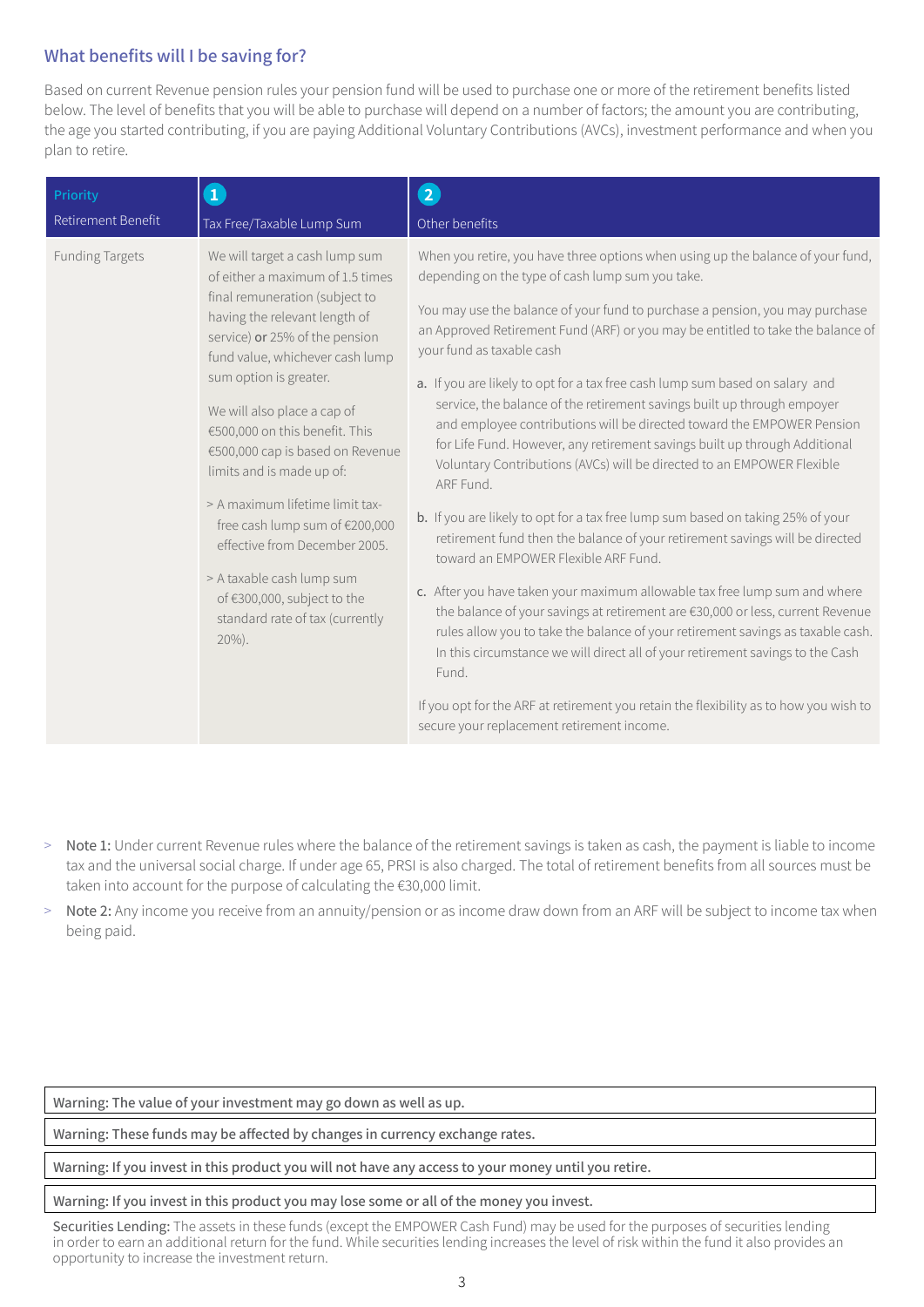## **How does EMPOWER PLS work for an individual member?**

If your retirement age is 65 you will be 100% invested in the EMPOWER High Growth Fund until you reach age 45. Between age 45 and 54 we will switch a small percentage, about 11% each year, of your accumulated savings to the EMPOWER Growth Fund so that at age 54 you will be 100% invested in the EMPOWER Growth Fund. From age 54 we will switch a small percentage, about 10% each year, of your accumulated retirement savings into the EMPOWER Stability Fund. The switches take place on a monthly basis.

When you reach age 59 and you are 6 years away from retirement, 50% of your retirement savings will be invested in the EMPOWER Growth Fund and 50% in the EMPOWER Stability Fund. If your pension plan has a different retirement age then the switching will start 20 years and 11 years from that retirement date respectively. During the 6 years before your retirement, your retirement savings are then directed into target funds that best match the benefits likely to be taken by you at retirement. The following table gives an overview of the funds you will be invested in over the years of your pension savings.

|                            | Years to<br>Retirement | EMPOWER High<br>Growth Fund | <b>EMPOWER</b><br>Growth Fund | <b>EMPOWER</b><br><b>Stability Fund</b> | Target Benefit<br>Funds |
|----------------------------|------------------------|-----------------------------|-------------------------------|-----------------------------------------|-------------------------|
| <b>Growth Phase</b>        |                        |                             |                               |                                         |                         |
| Early Growth               | Up to 20               | 100%                        | $0\%$                         | $0\%$                                   | $0\%$                   |
| Mature Growth              | Up to 11               | $0\%$                       | 100%                          | $0\%$                                   | $0\%$                   |
|                            |                        |                             |                               |                                         |                         |
| <b>Consolidation Phase</b> | 6                      | $0\%$                       | 50%                           | 50%                                     | $0\%$                   |
|                            |                        |                             |                               |                                         |                         |
| Switches into Target       | 5                      | $0\%$                       | 40%                           | 40%                                     | 20%                     |
| <b>Benefit Funds</b>       | $\overline{4}$         | $0\%$                       | 30%                           | 30%                                     | 40%                     |
|                            | 3                      | $0\%$                       | 20%                           | 20%                                     | 60%                     |
|                            | $\overline{2}$         | $0\%$                       | 10%                           | 10%                                     | 80%                     |
|                            | $\mathbf{1}$           | $0\%$                       | $0\%$                         | $0\%$                                   | 100%                    |
|                            | $\overline{0}$         | $0\%$                       | $0\%$                         | $0\%$                                   | 100%                    |

This graph shows the funds a member may be invested in throughout their time saving for retirement.



**Warning: The value of your investment may go down as well as up. Warning: These funds may be affected by changes in currency exchange rates. Warning: If you invest in this product you will not have any access to your money until you retire.**

#### **Warning: If you invest in this product you may lose some or all of the money you invest.**

Securities Lending: The assets in these funds (except the EMPOWER Cash Fund) may be used for the purposes of securities lending in order to earn an additional return for the fund. While securities lending increases the level of risk within the fund it also provides an opportunity to increase the investment return.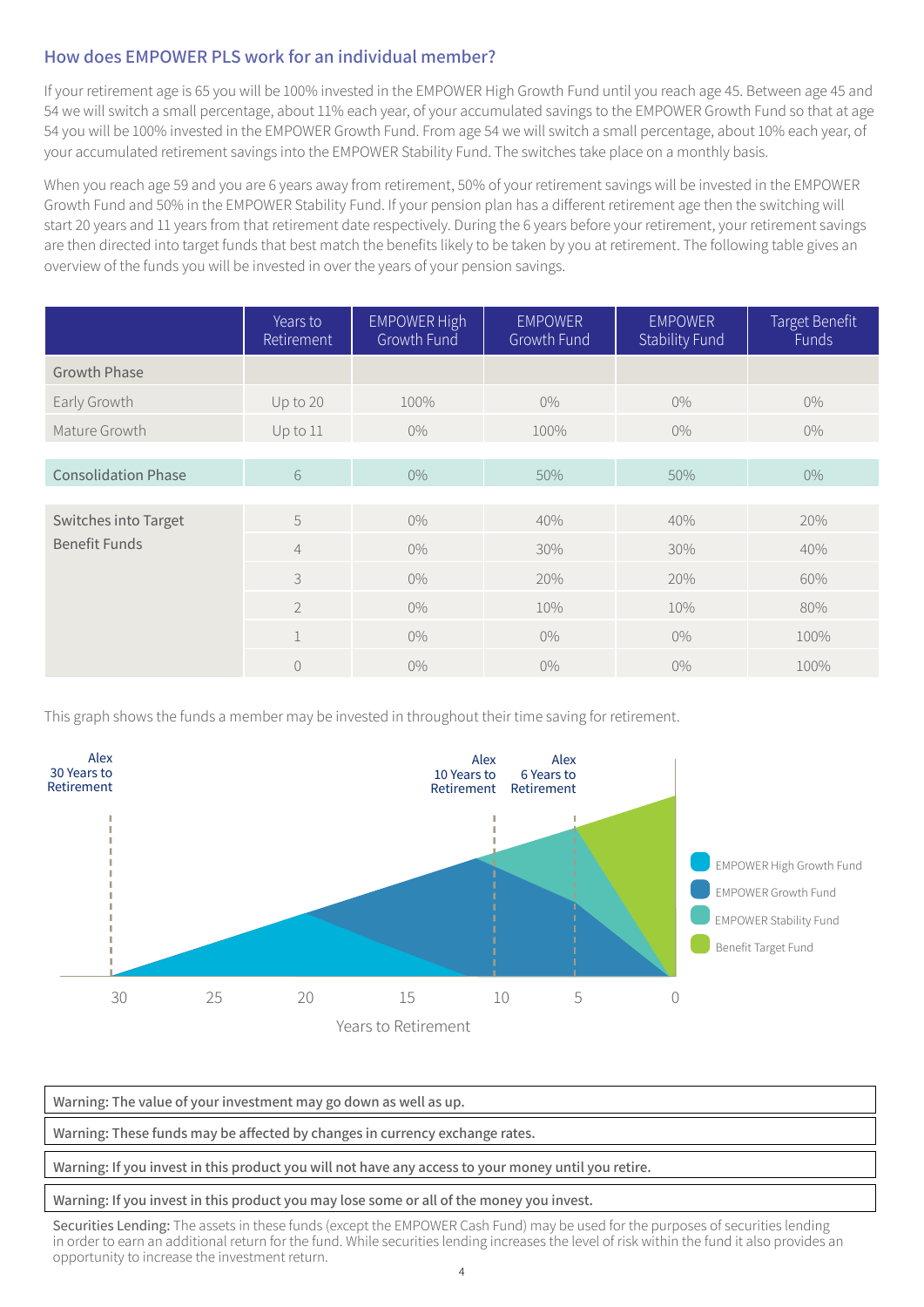| PHASE 1-<br><b>Growth Phase</b>                         |      | PHASE 1 -<br><b>Growth Phase</b>                           |     | Phase 2 -<br><b>Consolidation Phase</b>             |     | Phase 2 -<br><b>Consolidation Phase</b>                   |     |
|---------------------------------------------------------|------|------------------------------------------------------------|-----|-----------------------------------------------------|-----|-----------------------------------------------------------|-----|
| <b></b><br>Alex<br>Age 35<br>30 years<br>to retirement. |      | <b>1111</b><br>Alex<br>Age 46<br>19 years<br>to retirement |     | ,,,,<br>Alex<br>Age 55<br>10 years<br>to retirement |     | <b>????</b><br>Alex<br>Age 59<br>6 years<br>to retirement |     |
| Investment                                              |      | Investment                                                 |     | Investment                                          |     | Investment                                                |     |
| High Growth<br>Fund                                     | 100% | <b>EMPOWER High</b><br>Growth Fund                         | 89% | <b>EMPOWER</b><br>Growth Fund                       | 90% | <b>EMPOWER</b><br>Growth Fund                             | 50% |
|                                                         |      | <b>EMPOWER</b><br>Growth Fund                              | 11% | <b>EMPOWER</b><br>Stability Fund                    | 10% | <b>EMPOWER</b><br>Stability Fund                          | 50% |

#### **PHASE 3 - SWITCHES INTO TARGET BENEFIT FUNDS**

Phase 3 is the phase when EMPOWER PLS tries to match your personal circumstances. EMPOWER PLS recognises that everyone is unique and will retire on a different salary, service length, fund size and may or may not have made AVCs.

Based on your personal details submitted to us, over the last six years prior to your retirement EMPOWER PLS will switch your pension savings into one, two or three different funds that best match the benefits likely to be taken by you at retirement. When our sample member Alex comes to retirement, he could have a number of different options how to take his benefits.

| <b>Retirement option</b>                          | <b>Retirement option</b>                                                                                                                                                   | <b>Retirement option</b>                                                                                     |  |
|---------------------------------------------------|----------------------------------------------------------------------------------------------------------------------------------------------------------------------------|--------------------------------------------------------------------------------------------------------------|--|
| Tax-free lump sum based on salary and<br>service. | Tax-free lump sum based on salary and<br>service. The balance of the fund must be used<br>to purchase a lifetime pension with any AVC<br>savings used to invest in an ARF. | Tax-free lump sum of 25% of the fund and<br>balance may be invested in an ARF for future<br>flexible income. |  |
| <br>Alex<br>retires<br>age<br>65                  | <b>666</b><br>Alex<br>retires<br>age<br>65                                                                                                                                 | <br>Alex<br>retires<br>age<br>65                                                                             |  |
| Fund Switch - 1 Fund                              | Fund Switch - 3 Funds                                                                                                                                                      | <b>Fund Switch - 2 Funds</b>                                                                                 |  |
| <b>EMPOWER Cash Fund</b>                          | <b>EMPOWER Cash Fund</b>                                                                                                                                                   | <b>EMPOWER Cash Fund</b>                                                                                     |  |
|                                                   | <b>EMPOWER Pension for Life Fund</b>                                                                                                                                       | <b>EMPOWER Flexible ARF Fund</b>                                                                             |  |
|                                                   | EMPOWER Flexible ARF Fund                                                                                                                                                  |                                                                                                              |  |

All the above examples are for illustration purposes only. Revenue limits will apply to all retirement benefits. Where a members optimum Cash Lump Sum is 25% of the total fund value the EMPOWER PLS Strategy will direct the member's retirement savings into a combination of EMPOWER Cash and Flexible ARF Funds only.

**Warning: The value of your investment may go down as well as up.**

**Warning: These funds may be affected by changes in currency exchange rates.**

**Warning: If you invest in this product you will not have any access to your money until you retire.**

**Warning: If you invest in this product you may lose some or all of the money you invest.**

Securities Lending: The assets in these funds (except the EMPOWER Cash Fund) may be used for the purposes of securities lending in order to earn an additional return for the fund. While securities lending increases the level of risk within the fund it also provides an opportunity to increase the investment return.